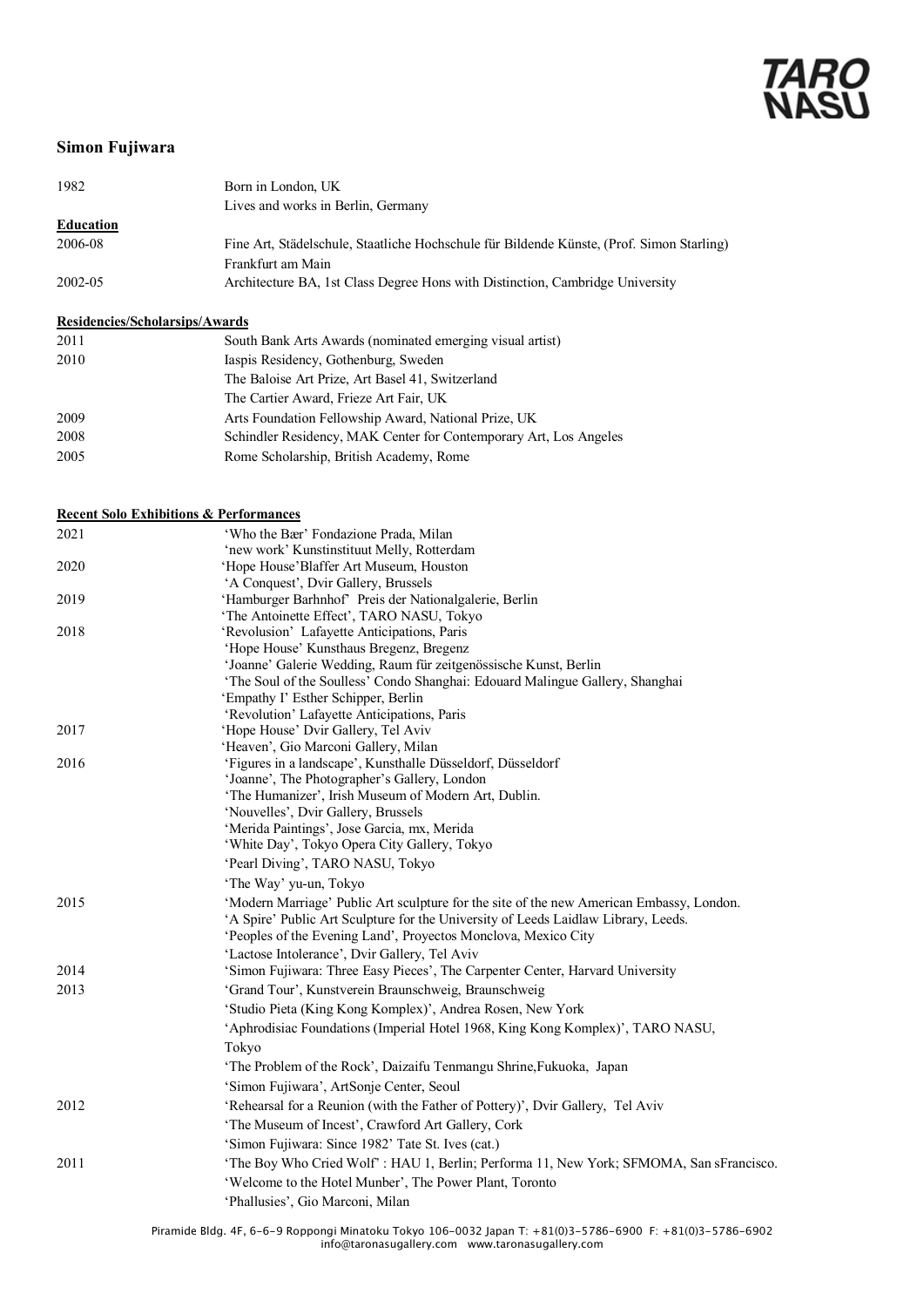|      | 'Letters From Mexico', Proyectos Monclova, Mexico City                         |
|------|--------------------------------------------------------------------------------|
| 2010 | 'The Personal Effects of Theo Grünberg', Julia Stoschek Collection, Düsseldorf |
|      | 'Welcome to the Hotel Munber', Neue Alte Brücke, Art Statements, Art Basel 41  |
|      | 'Frozen', The Cartier Award, Frieze Art Fair, London                           |
| 2009 | 'Impersonator', Schindler House / MAK Center for Contemporary Art, Los Angeles |
|      | 'Welcome to the Hotel Munber', Neue Alte Brücke, Frankfurt/Main                |
|      | 'The Museum of Incest', Neue Alte Brücke, Frame, Frieze Art Fair, London       |
| 2008 | 'The Closet Gallery', Architecture Foundation, London                          |
|      | 'The Museum of Incest', Limoncello, London                                     |
| 2007 | 'Kein Trinkwasser', Gallery Stellwerk, Kassel                                  |

### **Recent Group Exhibitions & Performances**

| 2021 | Geneva Moving Image Biennial, Geneva                                                                                                                                       |
|------|----------------------------------------------------------------------------------------------------------------------------------------------------------------------------|
|      | 'Intimacy: New Queer Art From Berlin and Beyond', Schwules Museum, Berlin                                                                                                  |
|      | 'Joanne', Seoul Photo Festival 2021, South Corea                                                                                                                           |
|      | Frans Hals Museum, Haarlem, Netherlands                                                                                                                                    |
| 2020 | 'Infinite Sculpture: From the Antique Cast to the 3d scan', Calouste Gulbenkian Museum, Lisbon                                                                             |
|      | 'Studio Berlin', Boros Collection, Berlin                                                                                                                                  |
|      | 'Joanne', Seoul Photo Festival, Seoul                                                                                                                                      |
|      | 'State of the Arts', Kunsthalle Bonn                                                                                                                                       |
|      | 'Voyage Autour de ma Chambre', Dvir Gallery (online exhibition)                                                                                                            |
|      | 'Photo 2020', Anna Schwartz Gallery, Melbourne,                                                                                                                            |
|      | 'Me, Family', MUDAM, Luxembourg City, Luxembourg                                                                                                                           |
|      | 'Is This Tomorrow?', Museum of Art, Architecture, and Technology, Lisbon<br>'Infinite Sculpture. From the Antique Cast to the 3D Scan', Calouste Gulbenkian Museum, Lisbon |
| 2019 | 'Abstract Sex: We don't have any clothes, only equipment', Jana Boutique - Artissima, Turin                                                                                |
|      | 'The Seventh Continent', 16th Istanbul Biennial, Istanbul                                                                                                                  |
|      | 'Preis der Nationalgalerie', Hamburger Bahnhof, Berlin                                                                                                                     |
|      | 'Step 13', Dvir Gallery, Brussels                                                                                                                                          |
|      | 'Our Happy Life', CCA, Canadian Centre of Architecture, Montreal                                                                                                           |
|      | The Street. Where The World is Made', MAXXI, Rome                                                                                                                          |
|      | '2817', Dvir Gallery, Brussels                                                                                                                                             |
|      | 'Art & Porn', ARoS Aarhus Art Museum, Copenhagen                                                                                                                           |
|      | 'Is This Tomorrow?', Whitechapel Gallery, London                                                                                                                           |
|      | 'Casts and Copies', Ecole Nationale Supérieure des Beaux-Arts, Paris                                                                                                       |
| 2018 | 'Insane in the Membrane', Sammlung Philara, Dusseldorf                                                                                                                     |
|      | 'Motherland in Art', MOCAK Museum of Contemporary Art in Krakow, Krakow                                                                                                    |
| 2017 | 'Stitch' Columbus College of Art & Design                                                                                                                                  |
|      | 'The New Parthenon' Stevenson Gallery, Johannesburg                                                                                                                        |
|      | 'Sur/Face: Mirrors' Museum Angewandte Kunst, Frankfurt am Main                                                                                                             |
|      | 'EXIT' Rodolphe Janssen, Brussels                                                                                                                                          |
|      | 'Home is not a place' German Embassy, London                                                                                                                               |
|      | 'Recent Acquisitions, Recent Developments', Si Shang Art Museum, Beijing                                                                                                   |
|      | Aichi Arts Center Temporary Exhibition, Aichi Arts Center, Aichi                                                                                                           |
| 2016 | 'Faisons del'inconnu un allié', Fondation d'entreprise Galeries Lafayette, Paris                                                                                           |
|      | 'Okayama Art Summit – Development–', Okayama, Japan                                                                                                                        |
|      | 'Thicker than Water: Family Concepts in Contemporary Art', Kunstpalais, Erlangen<br>'Fellbach Triennale', Alte Kelter, Fellbach                                            |
|      | 'Berlin Biennale', Akademie der Künste, Berlin                                                                                                                             |
|      | 'Making & Unmaking', Camden Arts Center                                                                                                                                    |
| 2015 | 'Drawn by its own memory', Laura Bartlett Gallery, London.                                                                                                                 |
|      | 'British Art Show 8', (Touring Venues) Leeds Art Gallery, Leeds.                                                                                                           |
|      | '13thContemporary Art in the Traditional Museum Festival', St. Petersburg, Russia                                                                                          |
|      | 'Dojima River Biennale 2015', Dojima River Forum, Oosaka                                                                                                                   |
|      | 'Presque Rien', Marian Goodman Gallery, Paris                                                                                                                              |
|      | 'Storylines: Contemporary Art at the Guggenheim' Solomon R. Guggenheim Museum                                                                                              |
|      | 'Parasophia', Kyoto International Festival of Contemporary Art, Kyoto                                                                                                      |
|      | 'History is Now – 7 artists take on Britain', Hayward Gallery, London                                                                                                      |
| 2014 | 'Jamaica Biennale 2014', Jamaica                                                                                                                                           |
|      | 'Imagineering', Okayama                                                                                                                                                    |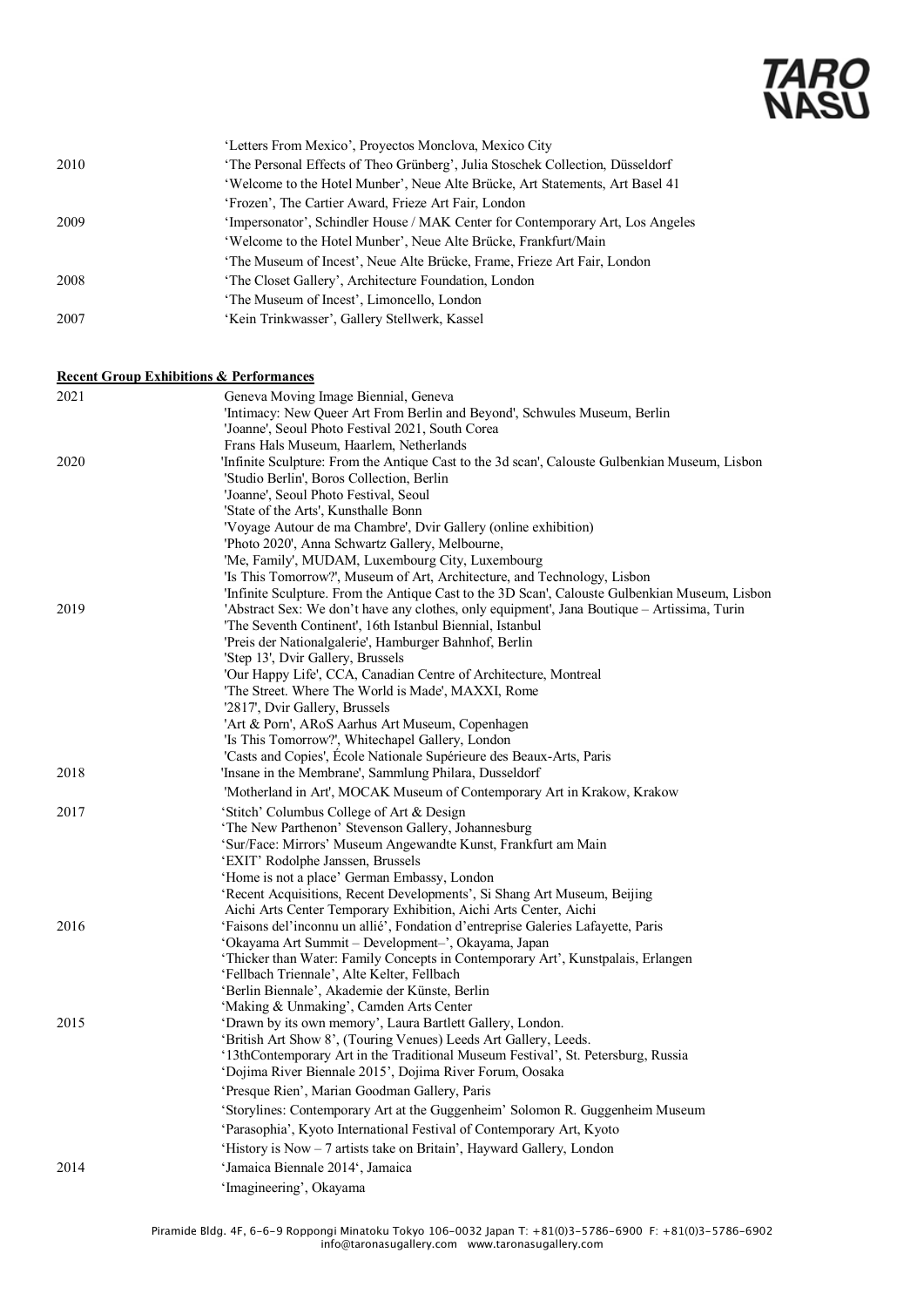|      | 'The Other Sight', Contemporary Art Centre, Vilnius                                                |
|------|----------------------------------------------------------------------------------------------------|
|      | 'La Photographie Performe', Centre Photographique d'Ile-de-France, Pontault-Combault               |
|      | 'Berlin Heist', Poznan Biennale, Poznan                                                            |
|      | 'Studio Pieta', Centro de Arte Dos de mayo, Madrid                                                 |
|      | 'Les yeux seuls sont encore capables de pousser un cri', Dvir Gallery, Tel Aviv                    |
|      | 'Un Nouveau Festival', Centre Pompidou, Paris                                                      |
| 2013 | Espace culturel Louis Vuitton, Munich                                                              |
|      | 'Museum Off Museum', Kunstverein Bielefeld, Bielefeld                                              |
|      | 'Mingei: Are You Here?', Pace Gallery, London                                                      |
|      | 'Roppongi Crossing 2013', Mori Art Museum, Tokyo                                                   |
|      | 'Souvenir', Galerie Perrotin, Paris                                                                |
|      | 'Unattained Landscape', Japan Foundation/Fondazione Bevilacqua la Masa, Venice                     |
|      | 'Angel of History', Ecole Nationale Supérieure des Beaux-Arts, Paris                               |
|      |                                                                                                    |
|      | '13 rooms', Kaldor Public Art Project #27, Pier 2/3, Sydney                                        |
|      | 'I Know You.', Irish Museum of Modern Art, Dublin (cat.)                                           |
|      | Sharjah Biennial II, (cat.)                                                                        |
|      | 'When Attitudes Became Form Become Attitudes', The Museum of Contemporary Art,                     |
|      | Detroit 'Gio Marconi @ Gerhardsen Gerner' Berlin (forthcoming)                                     |
| 2012 | 'Roundtable', 9th Gwangju Biennal, Gwangju (cat.)                                                  |
|      | 'Modern Monsters/Death and Life of Fiction' Taipei Biennial 2012, Taipei (cat.)                    |
|      | 'When Attitudes Became Form Become Attitudes', CCA Wattis, San Francisco                           |
|      | 'MOT annual 2012; Making Situations, Editing Landscapes', Museum of Contemporary Art,              |
|      | Tokyo (cat.)                                                                                       |
|      | 'Reactivation' 9th Shanghai Biennale, Shanghai (cat.)                                              |
|      | '12 Rooms', Ruhr Triennale, Essen                                                                  |
|      | 7th Shenzhen Sculpture Biennale. Shenzhen (cat.)                                                   |
|      | 'Made In Germany Zwei' Sprengel Museum, Kunstverein Hannover, Kunstnergesellschaft Hannover (cat.) |
|      | (Forthcoming)                                                                                      |
|      | 'Duplicitous Storytellers', Casa Del Lago, Mexico City                                             |
|      | 'These are not obligations but I want to (a response in two parts)', CCS Bard,                     |
|      | 'Print /Out' MOMA, New York                                                                        |
| 2011 | 'The Air We Breathe' SFMOMA (cat.)                                                                 |
|      | 'The Museum Show Part 2' Arnolfini, Bristol (cat.)                                                 |
|      | 'Berlin 2000-2011 Playing Among the Ruins', Museum of Contemporary Art Tokyo (cat.)                |
|      | 'Arkhaiologia' CentrePasquArt, Biel/Bienne (cat.)                                                  |
|      | 'Entanglement' INIVA, London                                                                       |
|      | 'The Eye is a Lonely Hunter', 4. Fotofestival, Mannheim, Ludwigshafen, Heidelberg (cat.)           |
|      | 'Humid but Cool - I think', TARO NASU, Tokyo                                                       |
|      | 'Based in Berlin', Berlin                                                                          |
|      | '11 Rooms', Manchester International Festival                                                      |
|      | 'Young British Art' (curated by Ryan Gander), Limoncello, London                                   |
|      | 'X', Gio Marconi, Milan                                                                            |
|      | 'Archive and Histories', Hamburger Kunsthalle, Hamburg                                             |
|      |                                                                                                    |
|      | 'Palace Party', Charlottenborg Kunsthal, Copenhagen                                                |
|      | 'Open House', Singapore Biennale (cat.)                                                            |
| 2010 | 'There is Always a Cup of Sea to Sail In', 29th Sao Paulo Biennale (cat.)                          |
|      | 'The Lecture as a Work of Art', Public Art Fund, New York                                          |
|      | 'More Pricks Than Kicks', David Roberts Foundation, London                                         |
|      | 'One Could Speculate that what Happened Here Made a Difference to Somebody or                      |
|      | Something', Kunsthaus Bregenz, Bregenz                                                             |
|      | 'Exhibition, Exhibition', Castello di Rivoli, Turin (cat.)                                         |
|      | 'Huckleberry Finn', CCA Wattis Institute, San Francisco (cat.)                                     |
|      | 'The Marathon Marathon Project' Acropolis Museum, Athens                                           |
|      | 'Map Marathon', Serpentine Gallery, London                                                         |
|      | Manifesta 8, Murcia (cat.)                                                                         |
|      | 'Seven Little Mistakes' (with Tim Davies), Museo Marino Marini, Florence (cat.)                    |
|      |                                                                                                    |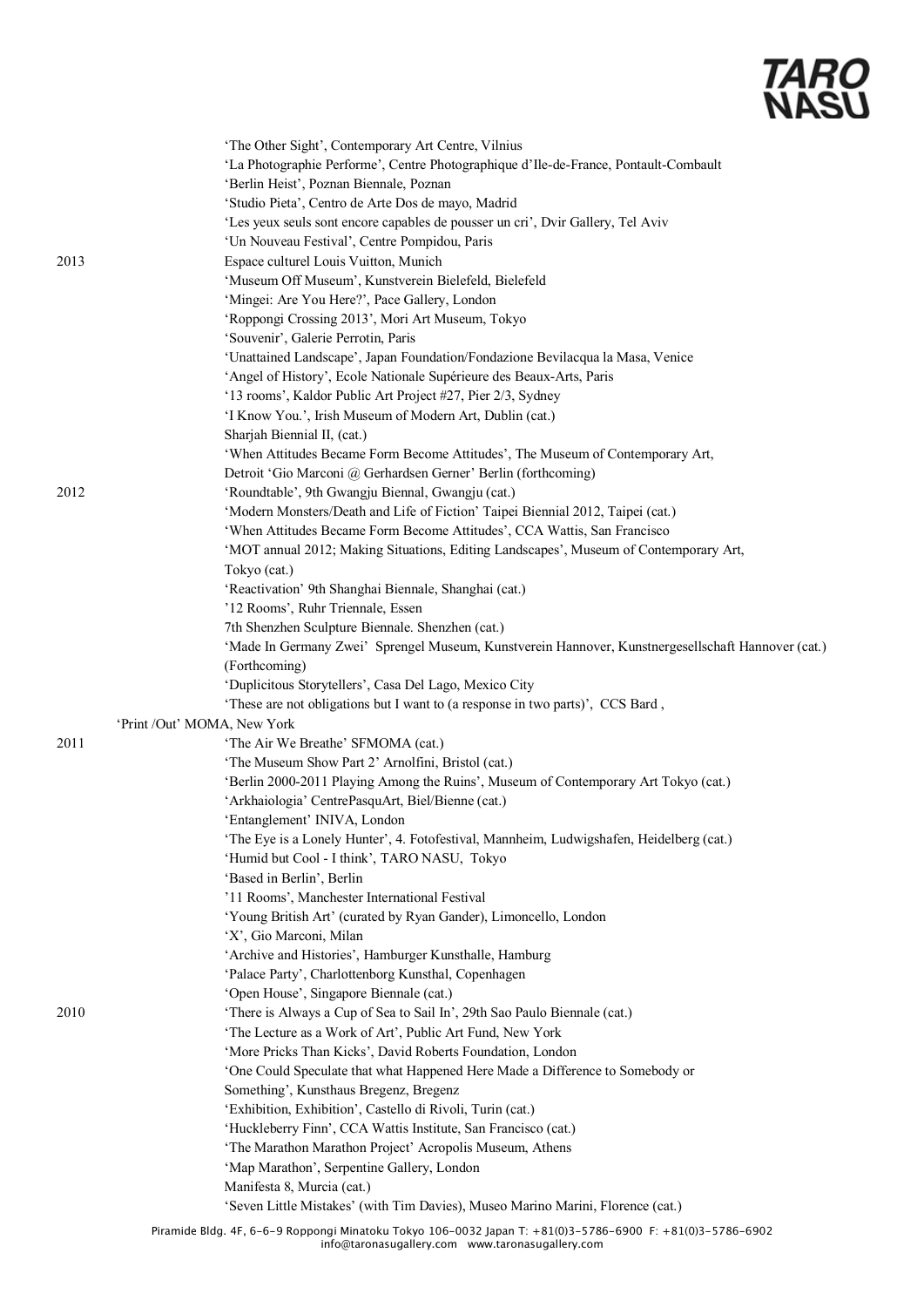|      |                  | 'Disidentification', Göteborgs Konsthallen, Gothenburg                              |
|------|------------------|-------------------------------------------------------------------------------------|
|      |                  | 'Woodman Woodman Spare that Tree', Lüttgenmeijer, Berlin                            |
|      |                  | 'Bringing Up Knowledge', MUSAC, Leon                                                |
|      |                  | 'All the Memory in the World', GAM, Turin (cat.)                                    |
| 2009 |                  | 'Zeigen' Curated by Karin Sander, Temporärer Kunsthalle, Berlin                     |
|      |                  | 'The Collectors', Nordic Pavilion, 53rd Venice Biennale, Venice                     |
|      |                  | 'Scorpio's Garden' (with Tim Davies), Temporäre Kunsthalle, Berlin (cat.)           |
|      |                  | Art Perform (curated by Jens Hoffmann), Art Basel Miami Beach                       |
|      |                  | 'A Tale of Two Cities', Galleria Massimo De Carlo, Milan (cat.)                     |
|      |                  | 'Performance Project' (curated by Silke Blitzer), Liste Art Fair, Basel             |
|      |                  | Second Row (with Tobias Rehberger), Oppenheimer, Frankfurt am Main                  |
|      |                  | 'What is Not But Could Be If', Neue Alte Brücke, Frankfurt am Main                  |
|      |                  | 'Gallery, Gallerie, Galleria' (curated by Adam Carr), Norma Mangione, Turin         |
|      |                  | 'Friends of The Divided Mind', Royal College of Art, London (cat.)                  |
| 2008 |                  | 'Home is the Place You Left' (curated by Elmgreen & Dragset), Museum of Modern Art, |
|      | Trondheim (cat.) |                                                                                     |
| 2007 |                  | 'Gallery Exchange', Neue Alte Brücke, Frankfurt am Main -- Periodicals              |

### **Bibliography (selected)**

|                             | Hoffmann, Jens. Die Identitätsbildung, Kunstforum Bd.219 Jan.-Feb.2013, front cover,         |  |
|-----------------------------|----------------------------------------------------------------------------------------------|--|
|                             | p.66-68, p.74, p.120                                                                         |  |
|                             | Grant, Catherine.'Simon Fujiwara - Tate St.Ives' Review, Frieze no.149, September 2012,      |  |
|                             | p.176                                                                                        |  |
|                             | UnFlop paper 3, SS 2012, Art Cover and Vynil (Welcome to the Hotel Munber)                   |  |
|                             | Shaitly, Shahesta. Rising Star: Simom Fujiwara, Observer Magazine, The Observer on           |  |
|                             | 2012, p. 6 Sunday 8 April                                                                    |  |
|                             | Artist's project, by Simon Fujiwara, TATE etc. Issue 24 -Spring 2012, p.72-75                |  |
|                             | Perlson, Hili. The Past Master, Sleek issue 33 Spring/Summer 2012, p. 194-201                |  |
|                             | Hudson, Mark. A self-portrait of the artist in bed with his Modernist hero. The Daily        |  |
|                             | Telegraph (UK). Jan. 24th 2012, p. 27                                                        |  |
|                             | Durrant, Nancy. Threads of fiction and myth. The Times (UK). Jan. 24th 2012 p. 12            |  |
|                             | Wullschlager, Jackie. Portrait of the artist as anyone else. Financial Times (UK). Jan. 18th |  |
| 2012 p.13                   |                                                                                              |  |
|                             | Velasco, David. Previews 'Simon Fujiwara: Since 1982', Tate St. Ives, ArtForum January       |  |
| 2012, p.119                 |                                                                                              |  |
|                             | Russel, Ian Alden. Art and archeology. A modern allegory. Archaeological dialogues Dec.      |  |
| 2011 p.172-76               |                                                                                              |  |
|                             | Bollen, Christopher. First We Take BERLIN Interview Magazine. Dec. 2011/ Jan. 2012           |  |
|                             | p.101                                                                                        |  |
|                             | Annand, David. Rethinking the art object, Simon Fujiwara Interview. GQ. Nov. 2011 p.217      |  |
|                             | Clark, Martin. Simon Fujiwara Interview Flash Art International. July September 2011,        |  |
|                             | p.90-93                                                                                      |  |
|                             | Comer, Stuart. Simon Fujiwara Interview. PIN-UP, Spring Summer 2011, p.166-176               |  |
|                             | Singh, Alexandre. Simon Fujiwara. Interview. Palais de Tokyo / Magazine nº 14, Spring        |  |
| 2011 p. 55-59               |                                                                                              |  |
|                             | Gartenfeld, Alex. Fact As Fiction: Simon Fujiwara, Art in America, December 2010, p.132-     |  |
| 139                         |                                                                                              |  |
|                             | Macel, Christine. 'Best of 2010', Artforum, December 2010                                    |  |
|                             | Frenzel, Sebastian. Wie haben Sie das gemacht, Simon Fujiwara? Monopol, 12/2010              |  |
|                             | Dezember                                                                                     |  |
|                             | Ward, Ossian. Simon Fujiwara Interview, Time Out London, Oct. 14-20 2010                     |  |
|                             | Heathcote, Edwin. Rude Awakening, FT Weekend Magazine, Oct. 9/10th 2010, p. 30-33            |  |
|                             | Todd, Stephen. A crowd gathers to appreciate Mr. Fujiwara's new work of art. Fantastic       |  |
| Man Nº12 Fall 2010, p.44-46 |                                                                                              |  |
|                             |                                                                                              |  |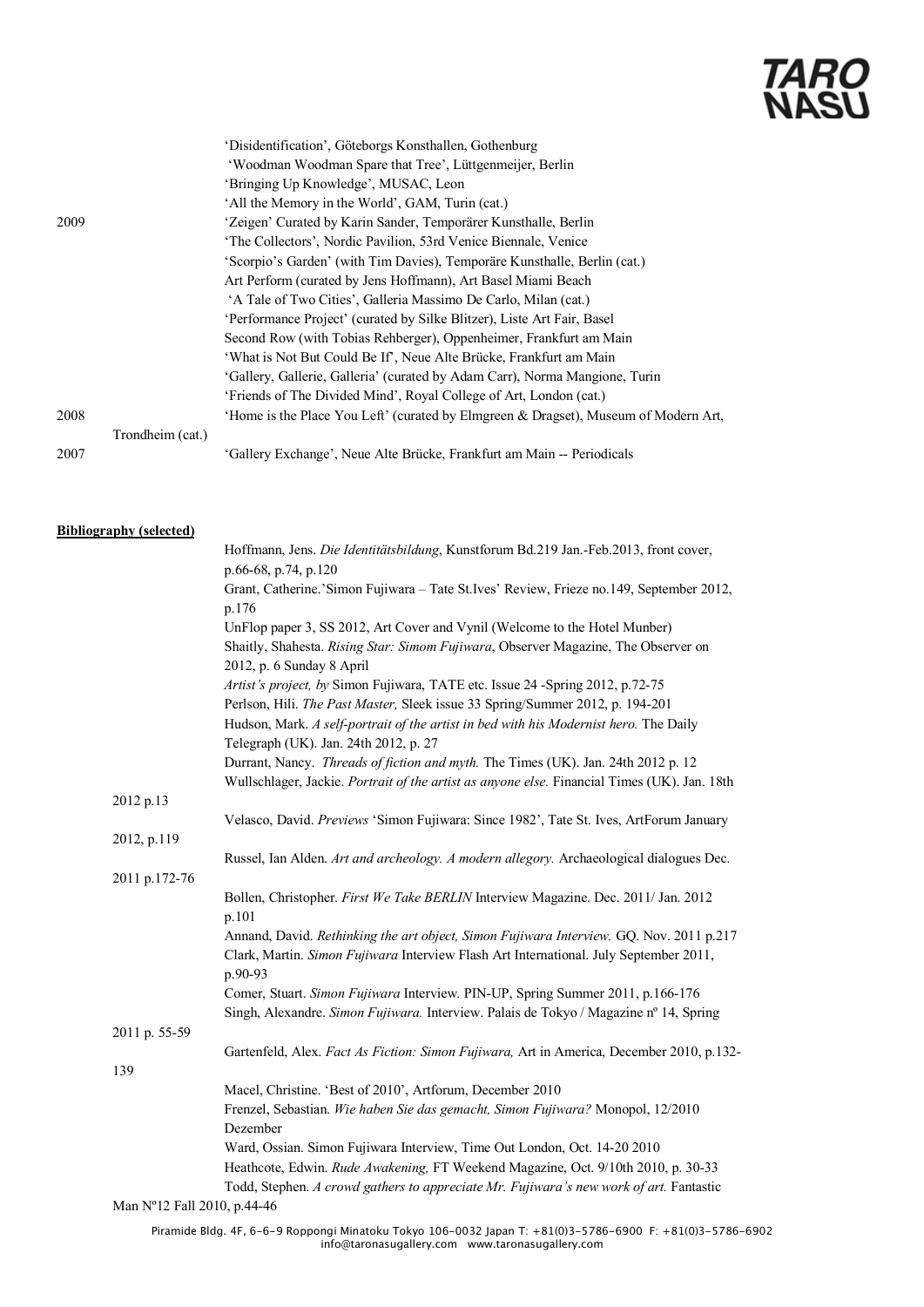Robecchi, Michele. 'Interview', Flash Art International. Oct 2010 Morgan, Jessica, 'Simon Fujiwara', ArtForum International. Sept 2010, p.310-313 Allsop, Laura. 'Portfolio', Modern Painters. Sept 2010, p.15-16 Obrist, Hans-Ulrich. 'Obrists Liste', Du Das Kulturmagazin -Nr.807 - Juni 2010 Bell, Kirsty. 'Feature', Frieze Magazine. June 2010, p.154-155 *Questionnaire, Simon Fujiwara*, ArtAsiaPacific, Issue 70 Sep/Oct. 2010 p. 27 Carr, Adam. 'Overture', Flash Art International. Oct–Nov 2009, p.86 Blom, Ina. 'What Subject of Taste?', Texte zur Kunst. Sept 2009, p.137 Boenzi, Francesca. 'Interview with Simon Fujiwara', Mousse Magazine. Sept 2009, p.99- Perra, Daniele. 'Interview with Simon Fujiwara', KULT Magazine. Sept 2009, p.70-73 Andrews, Max and Canepa Luna, Marina. 'Young Promises – Art's Future', Descubrir el Arte Magazine. Mar 2009, p.72

Obrist, Hans-Ulrich. 'Interview', Kaleidoscope Magazine. Fall 2010

Basciano, Oliver. 'Residency', Maps Magazine. Issue 18, p.22-23

### **Catalogues/Monographs/Published Fiction**

103

*Okayama Art Summit 2016 : Development*, Okayama Art Summit(2016) *Catalogue Simon Fujiwara*, Tokyo Opera City Art Gallery, Tokyo (2016) *The problem of the rock*, Dazaifu Tenmangu Shrine Institute of Art and Culture, Fukuoka (2015) *Do It, The Compedium*, edited by hans Ulrich Obrist, Independent Curators International (2013) *Roundtable*, 9th Gwangju Biennal, Gwangju (2012) *MOT annual 2012; Making Situations, Editing Landscapes*, Museum of Contemporary Art Tokyo (2012) *Made in Germany Zwei*, Kunstverein Hannover, Hannover (2012) *Simon Fujiwara: Since 1982,* Tate St. Ives (2012) *The Air We Breathe*, SFMOMA, San Francisco (2011) *Arkhaiologia*, Centre PasquArt, Biel/Bienne (2011) *Playing among the ruins, Berlin 2000-2011,* MOT, Tokyo (2011) *Alias*, Photomonth in Krakow 2011, Foundation for Visual Arts, Krakow (2011) *Open House*, Singapore Biennale (2011) *Huckleberry Finn*, CCA Wattis Institute, San Francisco (2010) *There is Always a Cup of Sea to Sail In*, 29th Sao Paulo Biennale (2010) *Manifesta 8*, Murcia, SilvanoEditoriale, (2010) *Exhibition, Exhibition*, Castello di Rivoli, Archive Books, Turin (2010) *Seven Little Mistakes* (with Tim Davies), Museo Marino Marini, Mousse Publishing (2010) *Artists' Shelves,* 'Dier Europa' Edited by IMpress (2010) *All the Memory in the World,* GAM, Archive Books,Turin (2010) *The Incest Museum - A Guide,* Archive Books (2009) *Scorpios Garden,* Compiled by Kirstine Roepstorff, Verlag der Buchandlung Walther König (2009) *Twisted Inside*, short story, Liste Young Art Fair Catalogue (2009) *Beef Curtains,* short story, The Mock and Other Superstitions (2009) *Fujiwara, Simon. 'Enigma',* Kaleidoscope Magazine. (oct. 2009) *Friends of The Divided Mind,* Royal College of Art. (spring 2009) *Home is The Place You Left,* 'Obituary to Penreen', König Books (2008) *The Diaries of Louis Leakey*, short story, Starship Magazine (2008) *The Final Act: Rehearsing Realities,* FormContent Publications (2008) *Dirt is a Never Ending Cycle*, GQ Magazine (2008) *Paquito, Egg-White Jack-Off*, short story, NADA Art Fair Catalogue (2008) The Erotics Project, ongoing erotic writing, Straight to Hell: The Manhattan Review of Unnatural Acts (2008)